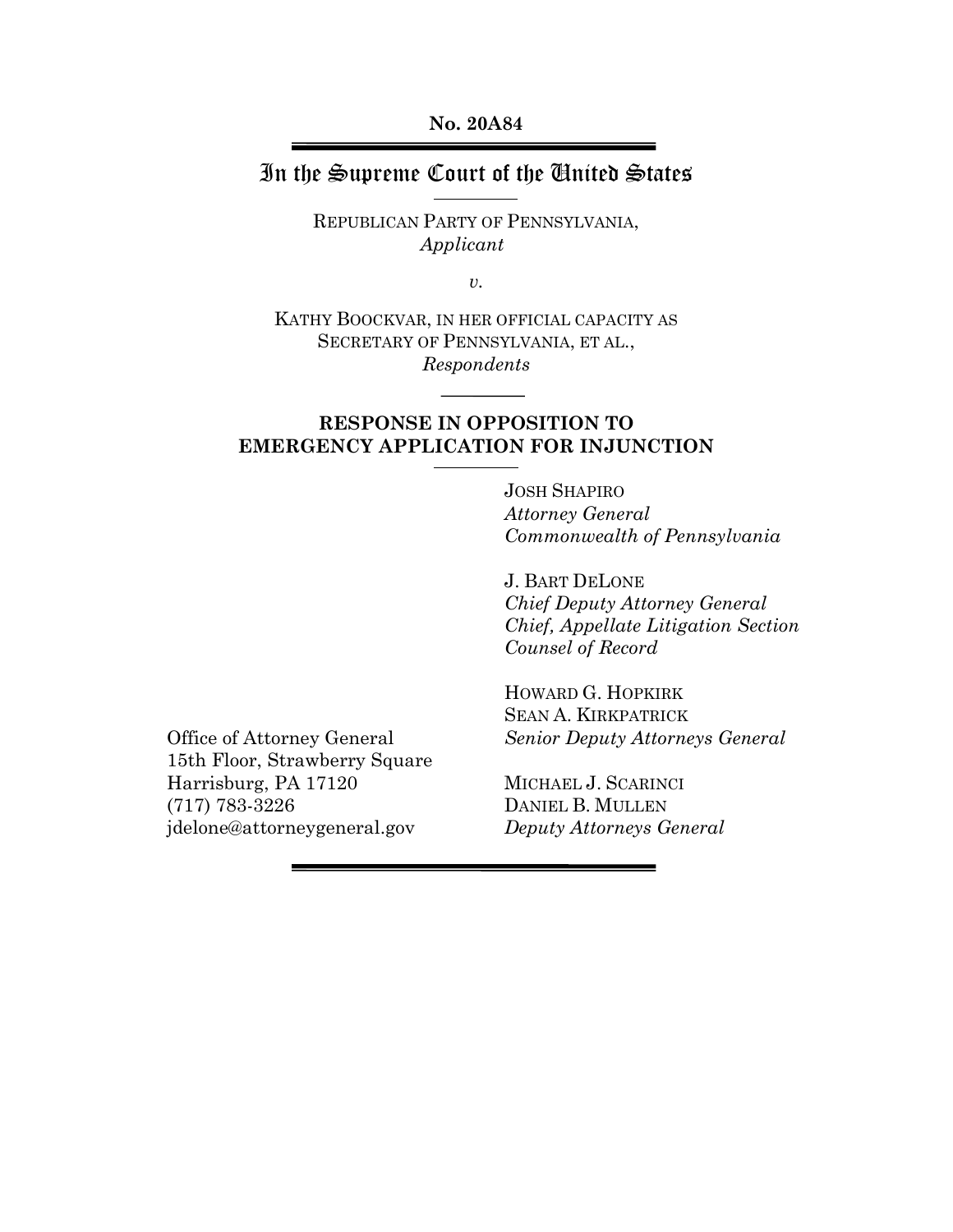## TABLE OF CONTENTS

| A.          |                                                                    |  |  |  |
|-------------|--------------------------------------------------------------------|--|--|--|
| B.          |                                                                    |  |  |  |
| $C_{\cdot}$ | The Republican Party Failed to Establish That its Legal Rights are |  |  |  |
|             |                                                                    |  |  |  |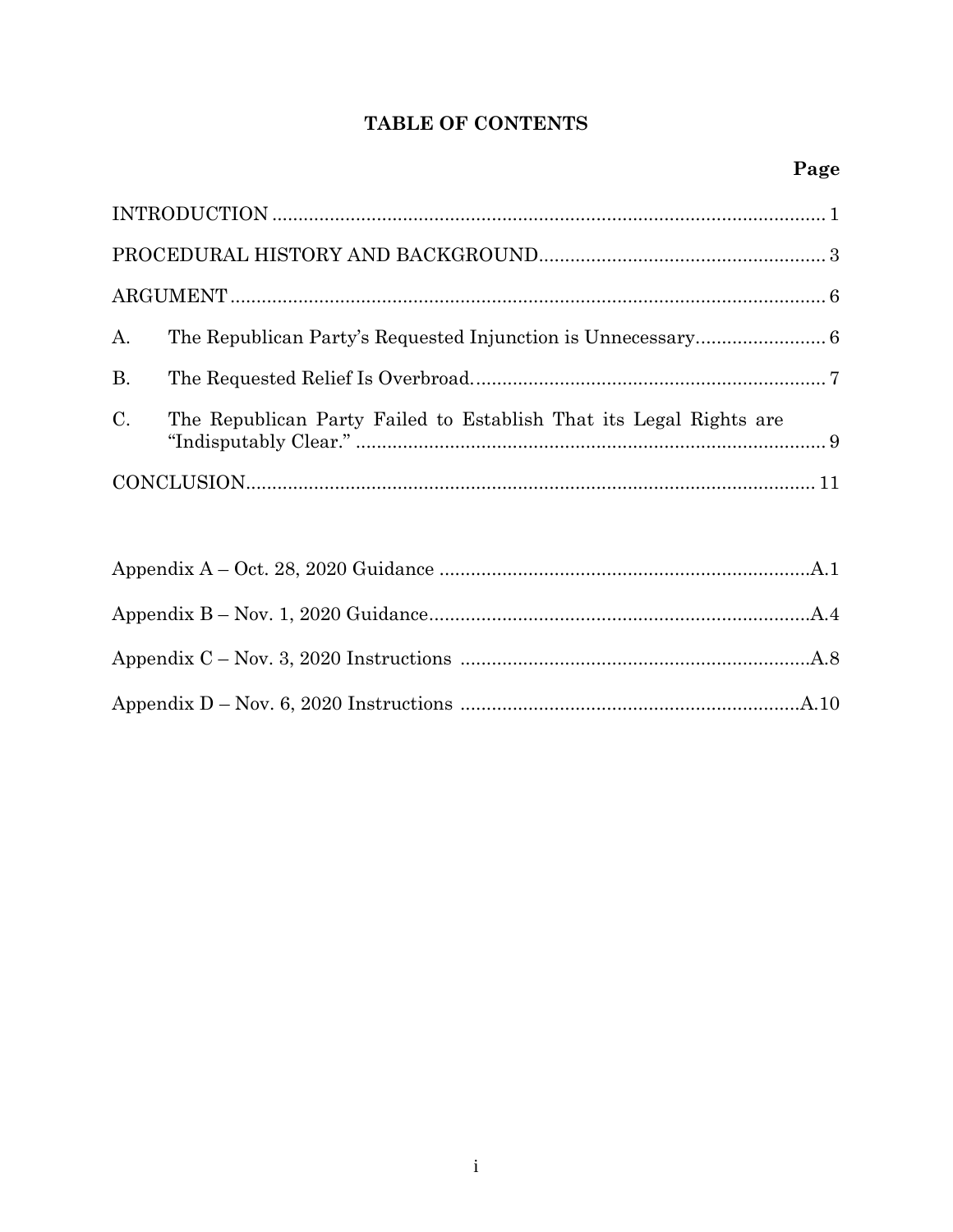# **TABLE OF AUTHORITIES**

## **Cases**

| Arizona State Legislature v. Arizona Independent Redistricting Commission, |
|----------------------------------------------------------------------------|
| Bush v. Gore,                                                              |
| Democratic Nat'l Comm v. Wisc. State Legislature,                          |
| League of Women Voters v. Commonwealth,                                    |
| Lux v. Rodrigues,                                                          |
| Ohio Citizens for Responsible Energy, Inc., v. NRC,                        |
| Pa. Democratic Party v. Kathy Boockvar,                                    |
| Turzai v. Brandt,                                                          |
| Turzai v. League of Women Voters,                                          |
| Wisconsin Right to Life, Inc. v. Federal Election Com'n,                   |
| <b>Constitutional Provisions</b>                                           |
|                                                                            |
|                                                                            |
| <b>Statutes</b>                                                            |
|                                                                            |
|                                                                            |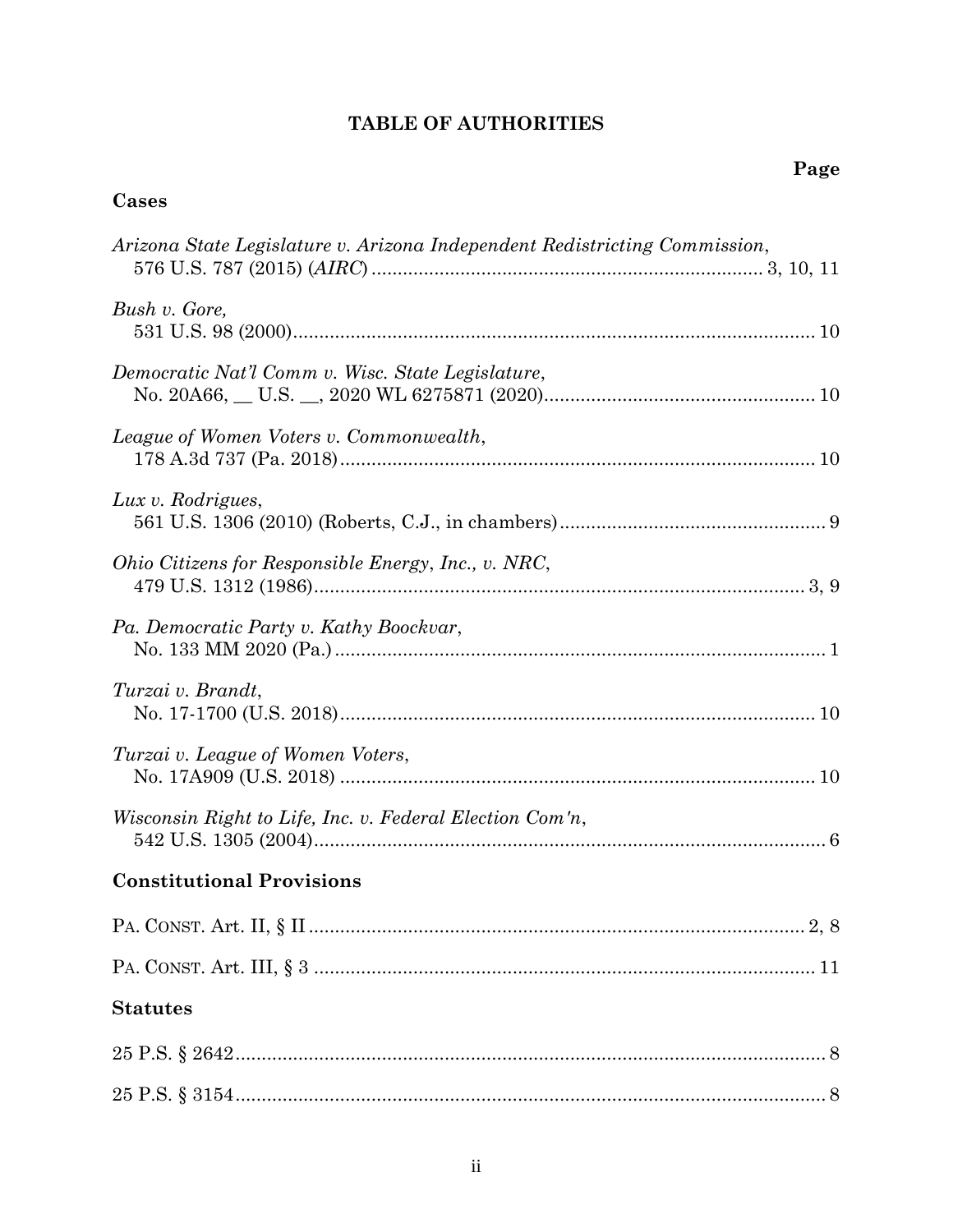# **Rules**

|--|--|

# **Treatises**

| Vikram Amar & Alan Brownstein, Bush v. Gore and Article II: Pressured Judgment   |  |  |  |
|----------------------------------------------------------------------------------|--|--|--|
| <i>Makes Dubious Law</i> , The Federal Lawyer, Mar./Apr. 2001, Vol. 48, No. 3 10 |  |  |  |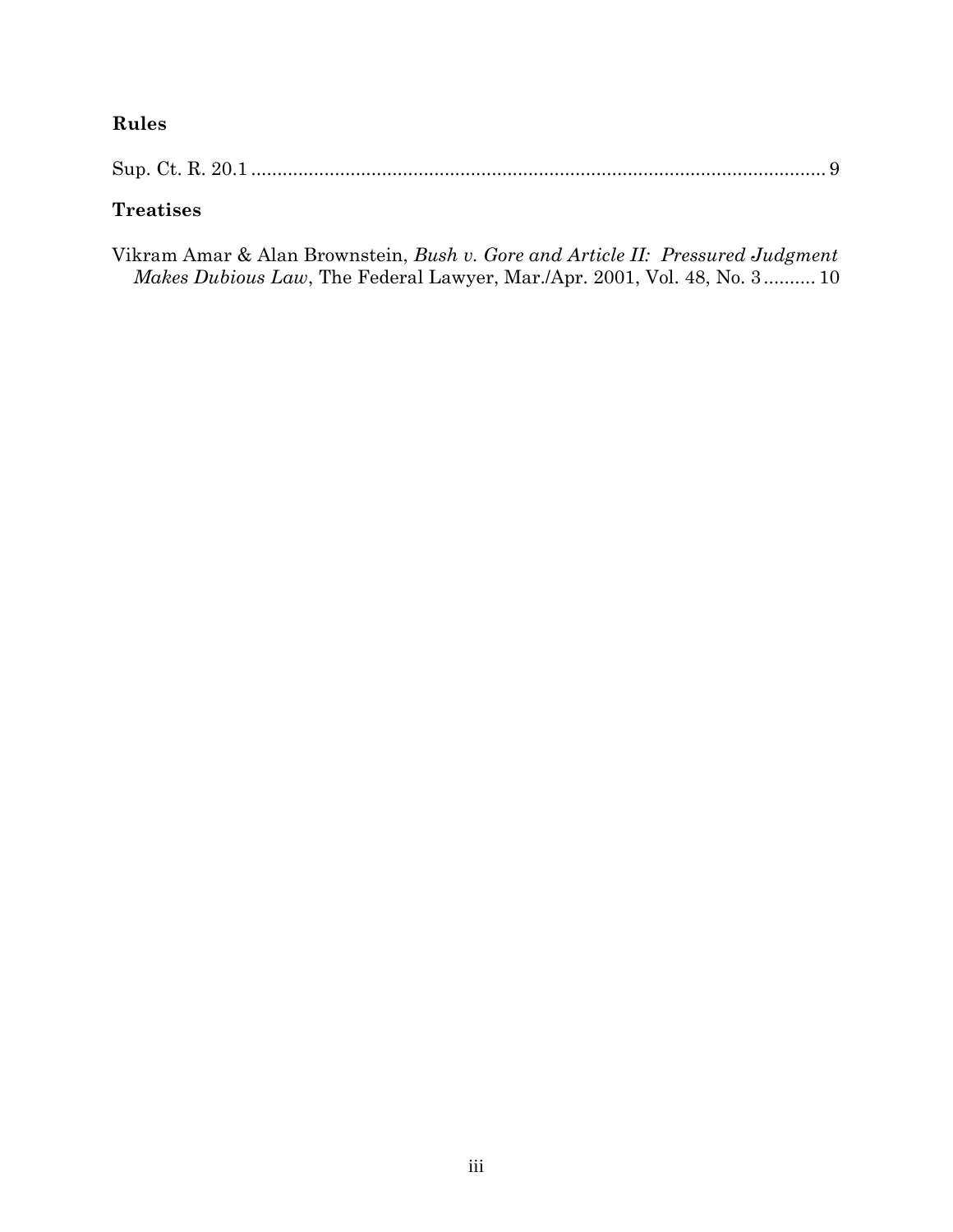The Pennsylvania Office of Attorney General, on behalf of the Secretary of the Commonwealth Kathy Boockvar, respectfully files this memorandum in opposition to the emergency application for an injunction. Applicant is the Pennsylvania Republican Party (the Republican Party). Respondents are Secretary Boockvar, the Pennsylvania Democratic Party, and all 67 Pennsylvania County Boards of Elections.

#### **INTRODUCTION**

<span id="page-4-0"></span>Pursuant to unambiguous guidance issued more than a week ago—and reiterated in additional guidance and official correspondence—the Secretary of the Commonwealth has already instructed—and this Court has now ordered—each of Pennsylvania's 67 county boards of elections to segregate mail-in and absentee ballots that arrived after 8:00 p.m. on November 3 and until 5:00 p.m. last evening, November 6. Having already been denied a stay and then denied expedited consideration of its petition for a writ of certiorari, the Republican Party now returns to ask this Court to issue an injunction ordering Pennsylvania's counties to do that which the Commonwealth has already directed counties to do and which the counties are already doing.

There is no evidence that any county is disobeying that clear guidance to segregate these votes, and the Republican Party offers only speculation that certain unidentified counties may ignore that repeated guidance or that the Secretary will inconsistently change course. Such conjecture does not justify the extraordinary relief sought here. In fact, as of this filing, 63 counties have already confirmed to the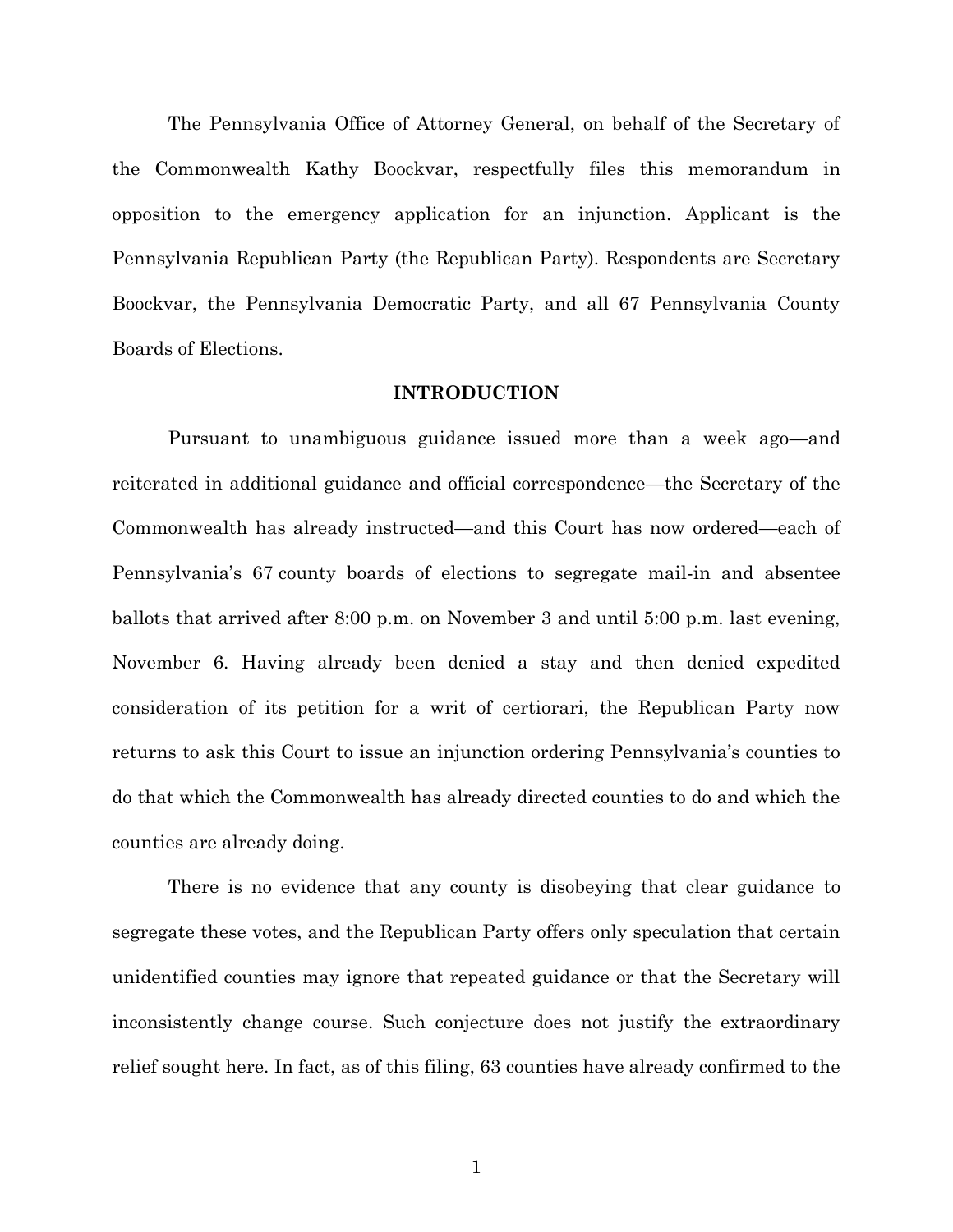Secretary their compliance with the prior guidance, including the Commonwealth's two largest counties (Allegheny and Philadelphia). And no county has expressed an intention to violate the guidance.

As for the rest of the requested relief, which relates to the counting of the segregated ballots, the Republican Party's request is without basis in law and is by no means "necessary to preserve this Court's jurisdiction," as the Republican Party extrapolates. Appl. at 5. To the contrary, the Secretary clearly instructed the counties on this point: after segregating the ballots at issue, the counties have been instructed to "count, compute, and *separately* tally the ballots approved for canvassing." A.7 (Nov. 1 Guidance) (emphasis added). And the Department of State has offered further instruction to counties confirming how to do just that in accordance with the counties' voting machines and technology. Respondent's A.9 (Nov. 3 email from V. Degraffenreid). The Republican Party offers no basis for this Court to conclude that counties are not following the Secretary's instructions and separately tallying these votes.

Furthermore, the Republican Party's requested injunction would unnecessarily halt the counting of votes for Pennsylvania state races, impacting the Commonwealth's ability to seat its General Assembly by December 1, 2020, as required by the Pennsylvania Constitution. PA. CONST. Art. II, § II. How Pennsylvania conducts elections for state offices does not implicate the Electors and Elections Clauses of the United States Constitution. Therefore, in addition to being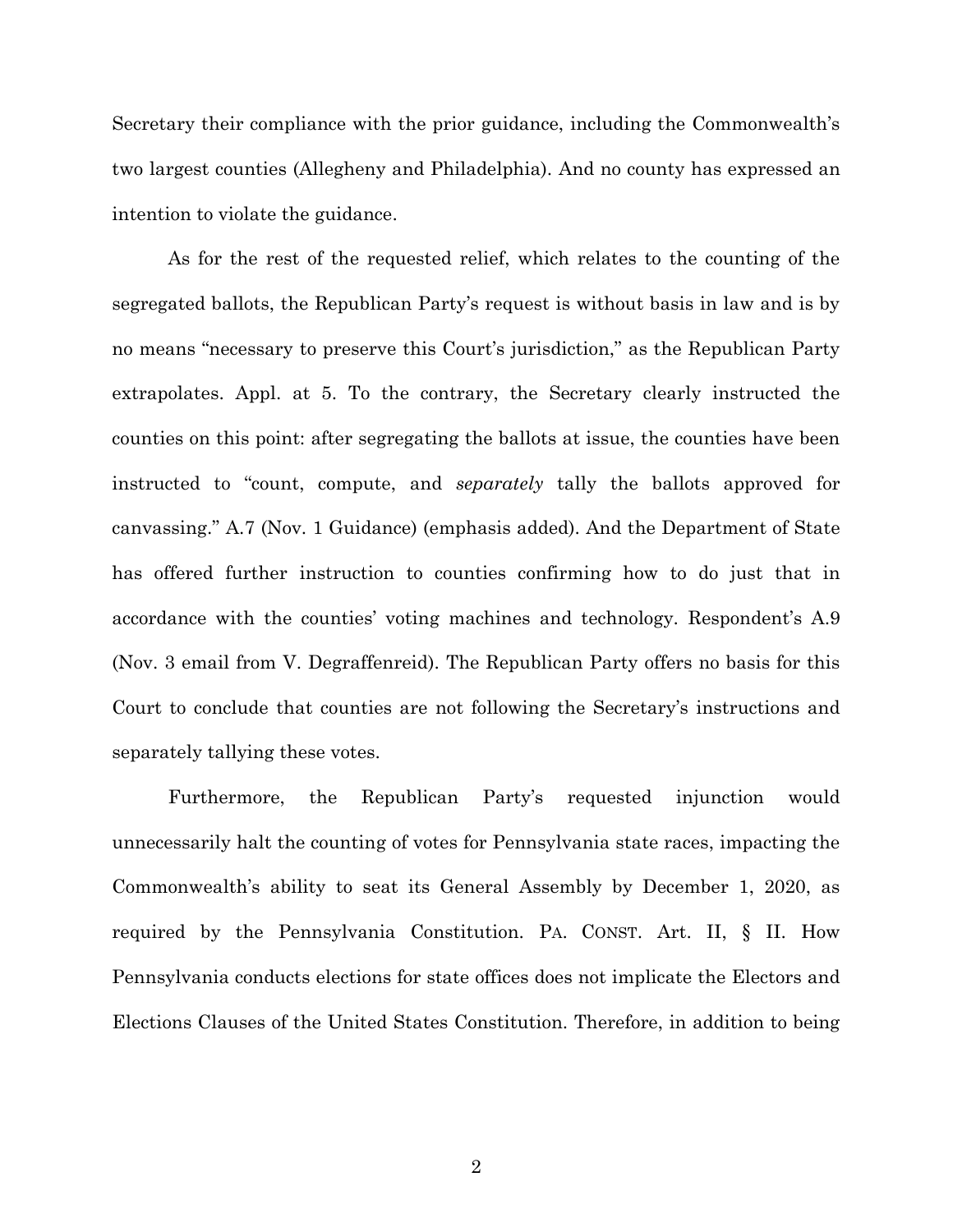unnecessary, the Republican Party's request for relief is overbroad and should be denied.

Finally, the Republican Party cannot meet the standard for extraordinary relief. An injunction is a rarely granted form of relief which demands a "significantly higher justification" than does a stay, which this Court already denied. *Ohio Citizens for Responsible Energy*, *Inc., v. NRC*, 479 U.S. 1312, 1313 (1986) (Scalia J., in chambers). Far from the Republican Party's right to relief being "indisputably clear," as this Court's precedents require, *ibid*., the Republican Party advances a novel and expansive interpretation of the Elections and Electors Clauses that has never been endorsed by this Court and is in fact contrary to controlling precedent. *See Arizona State Legislature v. Arizona Independent Redistricting Commission*, 576 U.S. 787, 817-818 (2015) (*AIRC*).

The injunction should be denied.

#### **PROCEDURAL HISTORY AND BACKGROUND**

<span id="page-6-0"></span>To protect the Pennsylvania Constitution's Free and Equal Elections Clause's guarantee of free exercise of the right to suffrage, on September 17, 2020, the Pennsylvania Supreme Court held that absentee and mail-in ballots mailed by voters via the USPS and postmarked by 8:00 p.m. on Tuesday, November 3, 2020 shall be counted if they are otherwise valid and received by the county boards of election on or before 5:00 p.m. on Friday, November 6, 2020.

On September 28, the Republican Party moved to stay that decision, which this Court denied on October 19. Then, on October 23, the Republican Party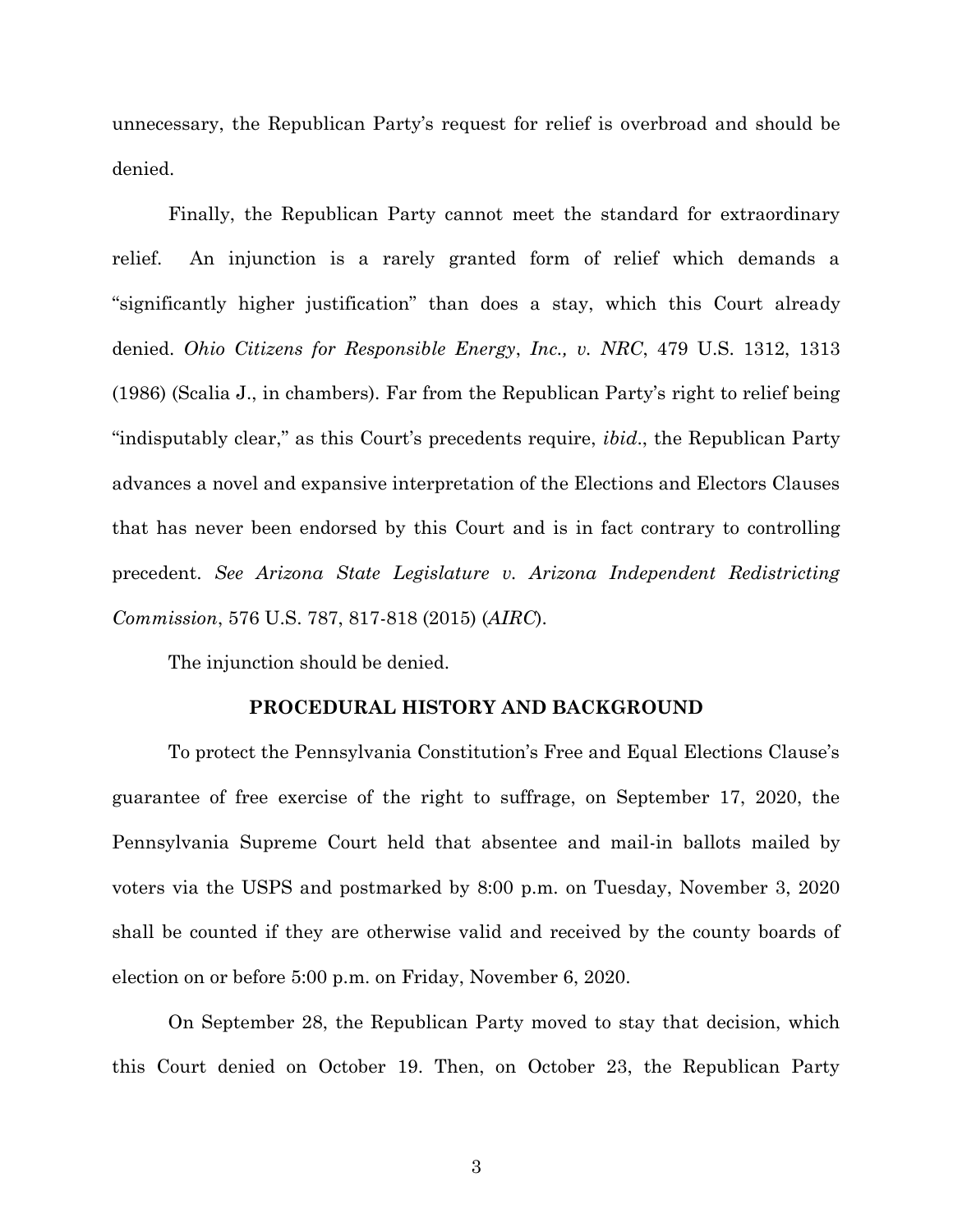petitioned for a writ of certiorari and moved to expedite consideration of that petition, which this Court denied on October 28. Thus, Pennsylvania voters, who were permitted to request mail-in or absentee ballots until October 27, and pursuant to the Pennsylvania Supreme Court's order, were required to mail them by November 3 and ensure their delivery by 5:00 p.m. on November 6.

While the Republican Party's motion to expedite was pending, and given the proximity of the election, the Department of State issued guidance to county boards of elections officials directing them to "ke[ep] separate and segregated" mail-in and civilian absentee ballots received between 8:00 p.m. on Tuesday, November 3, 2020 and 5:00 p.m. on Friday, November 6, 2020 "from all other voted ballots." A.2 (Oct. 28 Guidance). The Department further instructed counties to "maintain an accurate log of the date upon which" ballots received in the challenged window "w[ere] delivered by the USPS" to the county board of elections, and instructed the boards to "not pre-canvass or canvass any mail-in or civilian absentee ballots received" in this timeframe "until further direction is received." A.2.

Following the Department's issuance of its October 28 guidance, this Court denied the motion for expedited consideration of the Republican Party's certiorari petition, confirming that the Court would not resolve the petition prior to Election Day. As a result, on November 1, the Department issued additional guidance—the "further direction" promised in the October 28 guidance—regarding the canvassing of ballots segregated in accordance with the October 28 guidance. The opening paragraph of the November 1 guidance confirms as much: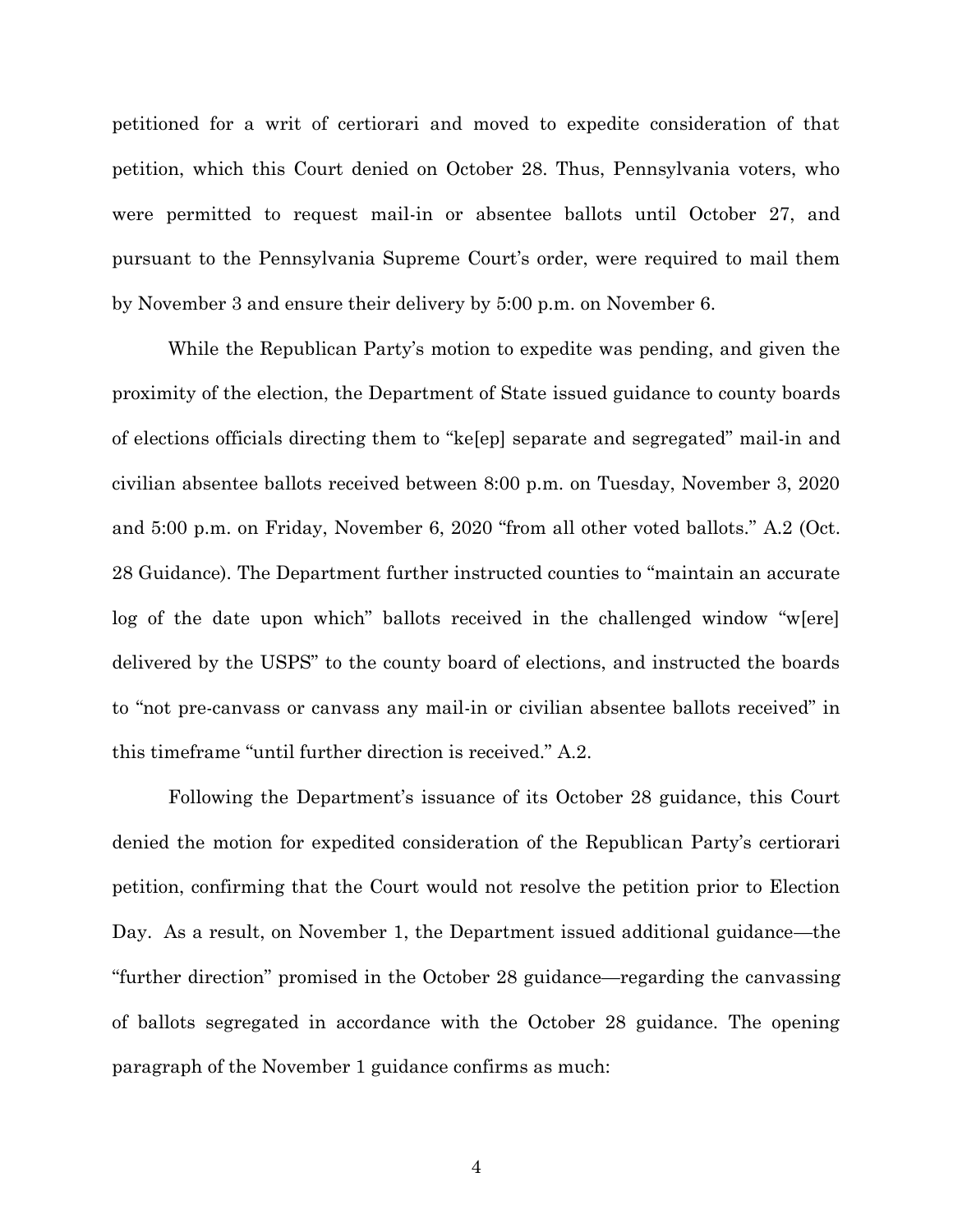On October 28, 2020, the Department of State issued guidance related to the segregation of mail-in and civilian absentee ballots received by mail after 8:00 P.M. on Tuesday November 3, 2020 and before 5:00 P.M. on Friday, November 6, 2020. In doing so, the Department of State indicated it would update the county boards of elections on how to canvass those segregated ballots. That guidance follows[.]

A.6 (Nov. 1 Guidance). The November 1 guidance unambiguously confirmed that "[a]ll directions in [the October 28 Guidance] concerning the segregation and logging of ballots received during this defined post-election period continue to apply," and then provided detailed directions for canvassing and counting these ballots. *Ibid*. In particular, the November 1 guidance instructs that county boards of elections must "count, compute, and separately tally the ballots approved for canvassing." *Ibid*. The Department specifically instructed the counties to "maintain separate counts" for ballots received after 8:00 p.m. on November 3. Both the October 28 and November 1 guidance was promptly shared with counsel of record for the Republican Party and published on the Department of State's website for the benefit of all Pennsylvania voters. Applicant's A.113-116.

Subsequently, on November 3, in response to inquiries from counties regarding the technological logistics of separately counting the ballots in question, the Department issued further instructions to counties on how to separately tally those votes. Those instructions reiterated: "The county boards of elections shall count, compute, and separately tally the ballots approved for canvassing and received by Mail after 8:00 P.M. on Tuesday, November 3, 2020 and Before 5:00 P.M. on Friday, November 6, 2020." A.9 (Nov. 3 instructions).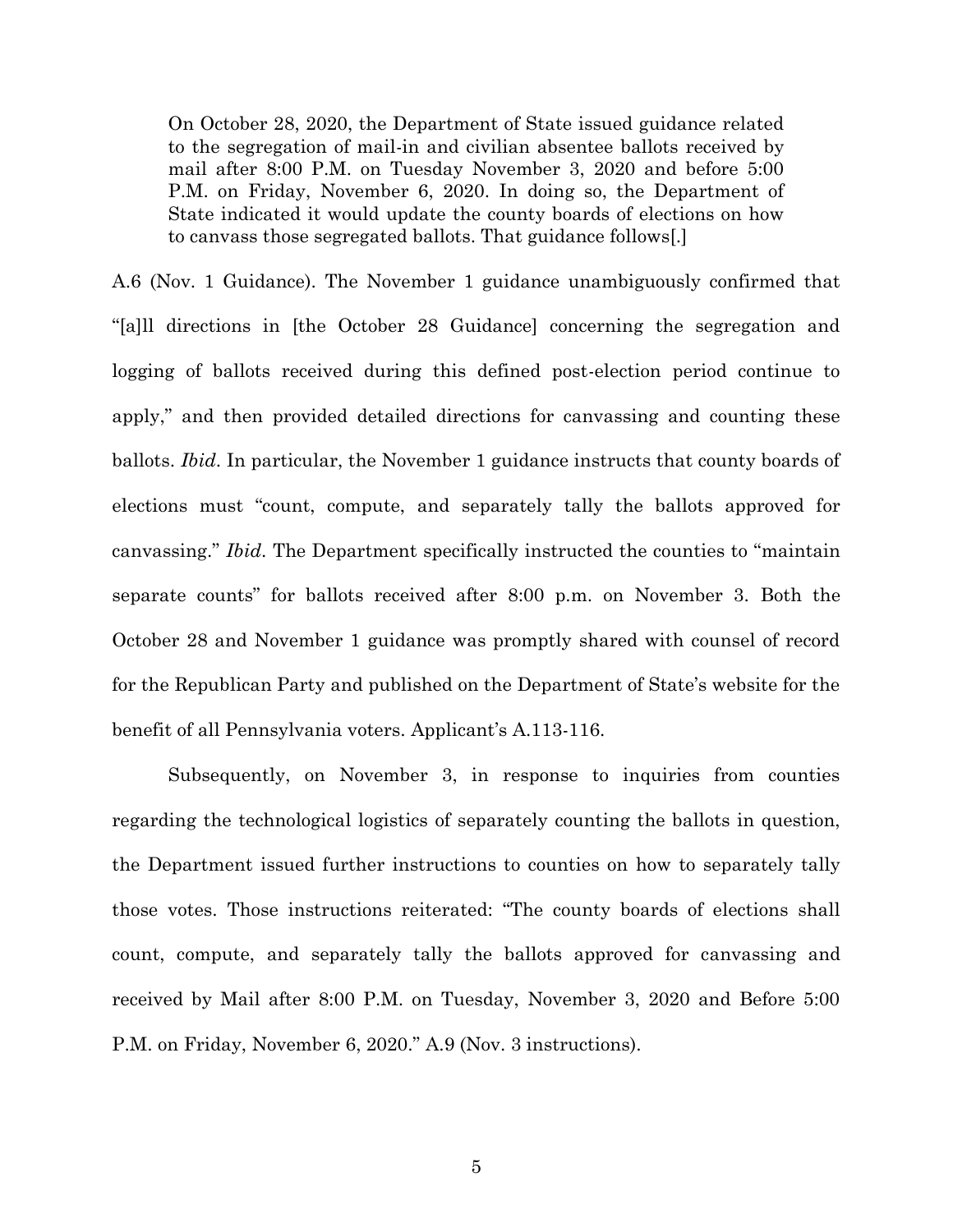Finally, following entry of Justice Alito's administrative order yesterday evening ordering the county boards of elections to comply with the Secretary's October 28 and November 1 guidance, the Department promptly distributed the Order to the county boards of elections and requested that they promptly confirm their understanding and intention to follow that guidance. A.10 (Nov. 6 Instructions). As of this filing, 63 county boards, many of which remain engaged in the counting of ballots received prior to 8:00 p.m. on November 3, have so confirmed, including the Pennsylvania's two most populous counties (Allegheny and Philadelphia). No county has expressed any intention not to comply with the administrative order or the prior guidance regarding ballot segregation.

#### **ARGUMENT**

#### <span id="page-9-1"></span><span id="page-9-0"></span>**A. The Republican Party's Requested Injunction is Unnecessary.**

The Court should deny the Republican Party's requested relief because it is unnecessary: the Secretary of the Commonwealth has repeatedly directed the ballot segregation requested in the motion and there is no evidence that any county board is not following that direction. Accordingly, the Republican Party cannot meet its burden to show that it is necessary in aid of this Court's jurisdiction. *See* All Writs Act, 28 U.S.C. § 1651; *Wisconsin Right to Life, Inc. v. Federal Election Com'n*, 542 U.S. 1305, 1306 (2004); *Lux v. Rodrigues*, 561 U.S. 1306, 1307 (2010) (Roberts, C.J., in chambers).

The Department issued clear guidance on October 28 instructing the counties to segregate ballots, and has reiterated that guidance three times since: November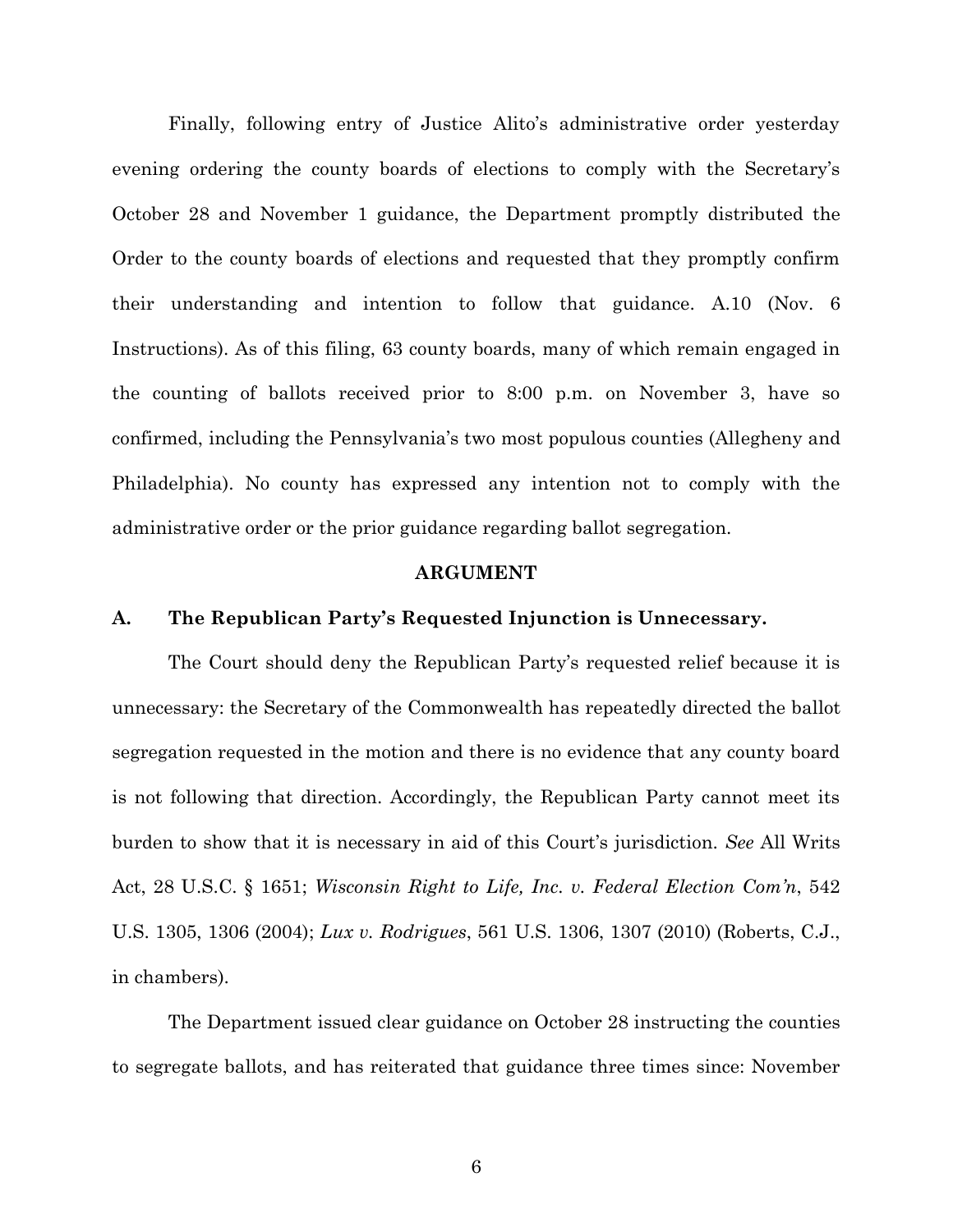1, November 3, and again yesterday, November 6. There is no evidence and no reason to suppose that county boards are not following it. *United States* v. *Chem. Found.*, 272 U.S. 1, 14-15 (1926) (courts "presume that [public officers] have properly discharged their official duties" "in the absence of clear evidence to the contrary").

Similarly, the Republican Party's suggestion that an injunction is necessary because the Secretary might change her guidance has no factual foundation. Application at 5. But again, the Secretary will not change that position, and in fact, her position has remained clear and consistent: the ballots in question should be separately segregated and separately counted and tallied.

To be clear, proceeding in the manner instructed by the Secretary (and reiterated in Justice Alito's administrative order) will not interfere with the future consideration of the Republican Party's pending petition for certiorari. To the contrary, the Secretary has instructed that ballots be segregated and then separately counted, which will ensure this Court's further review, if necessary.

#### <span id="page-10-0"></span>**B. The Requested Relief Is Overbroad.**

The requested relief would also unnecessarily interfere with the Commonwealth's elections. Halting the counting of these ballots would also significantly impact numerous state races and inhibit the Commonwealth from timely sitting its General Assembly. Though dominating the news cycle, federal elections were not the only elections conducted on November 3. On the same ballot, Pennsylvanians also voted for numerous state offices, including 25 state senators

7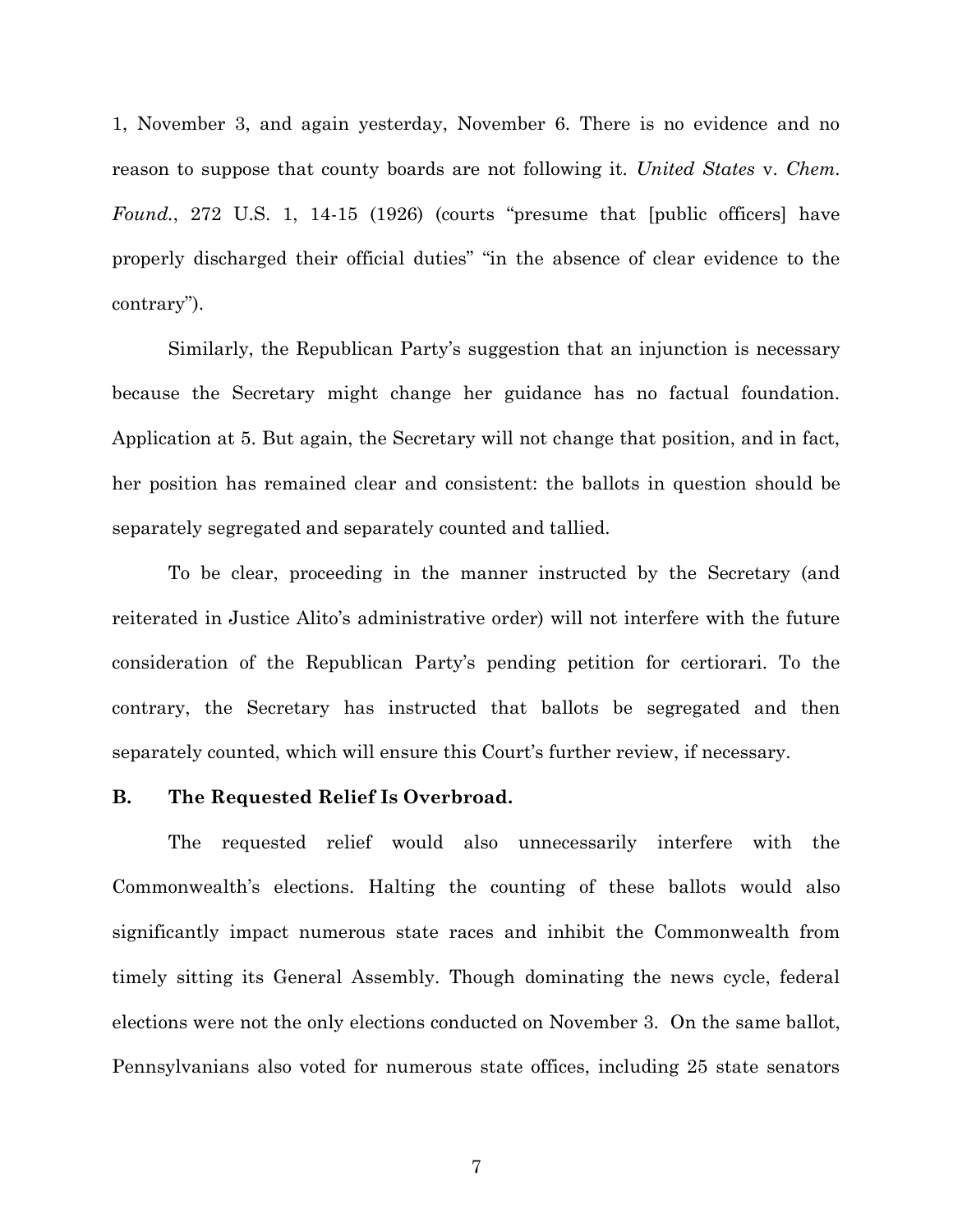and all 203 members of the state House of Representatives. These races are not part of this action. And the Electors and Elections Clauses of the United States Constitution do not control how Pennsylvania elects its own state officials. Yet, halting the counting of the ballots received between November 3 and November 6 will likewise halt the election of federal and state officers alike, who all appeared on the same ballots. A member of our General Assembly begins his or her term "on the first day of December next after their election." PA. CONST. Art. II, § II. The deadline for the Secretary to order a recount of state races is November 12, 25 P.S. §  $3154(g)(2)$ , and the deadline for the county boards of election to certify the votes is November 23, 25 P.S.  $\S$  2642(k).<sup>1</sup> Any halt to the counting of ballots will significantly impact the Commonwealth's ability to timely seat its legislature.

The Republican Party of Pennsylvania is obviously well aware of this, and yet did not address it in its application. Indeed, it makes no distinction between state and local versus federal races. And it is no answer to suggest that ballots be halfcounted. Ballots are scanned into computers as a single document. Halting the counting of some races necessitates the halting of counting for all. For this reason, the Secretary directed the county boards of elections to count the ballots, but separately track the tallies so that votes for federal offices could be discerned based on any potential future action by this Court. This Court should not enjoin the

<sup>&</sup>lt;sup>1</sup> A copy of the 2020 Election Calendar for the Commonwealth of Pennsylvania can be found at [https://www.dos.pa.gov/VotingElections/CandidatesCommittees/](https://www.dos.pa.gov/VotingElections/CandidatesCommittees/RunningforOffice/Documents/58680_2020%20Election%20Calendar_for%20web_FINAL.pdf) [RunningforOffice/Documents/58680\\_2020%20Election%20Calendar\\_for%20web\\_FI](https://www.dos.pa.gov/VotingElections/CandidatesCommittees/RunningforOffice/Documents/58680_2020%20Election%20Calendar_for%20web_FINAL.pdf) [NAL.pdf.](https://www.dos.pa.gov/VotingElections/CandidatesCommittees/RunningforOffice/Documents/58680_2020%20Election%20Calendar_for%20web_FINAL.pdf) Pages 26-29 explain the statutory deadlines post-election.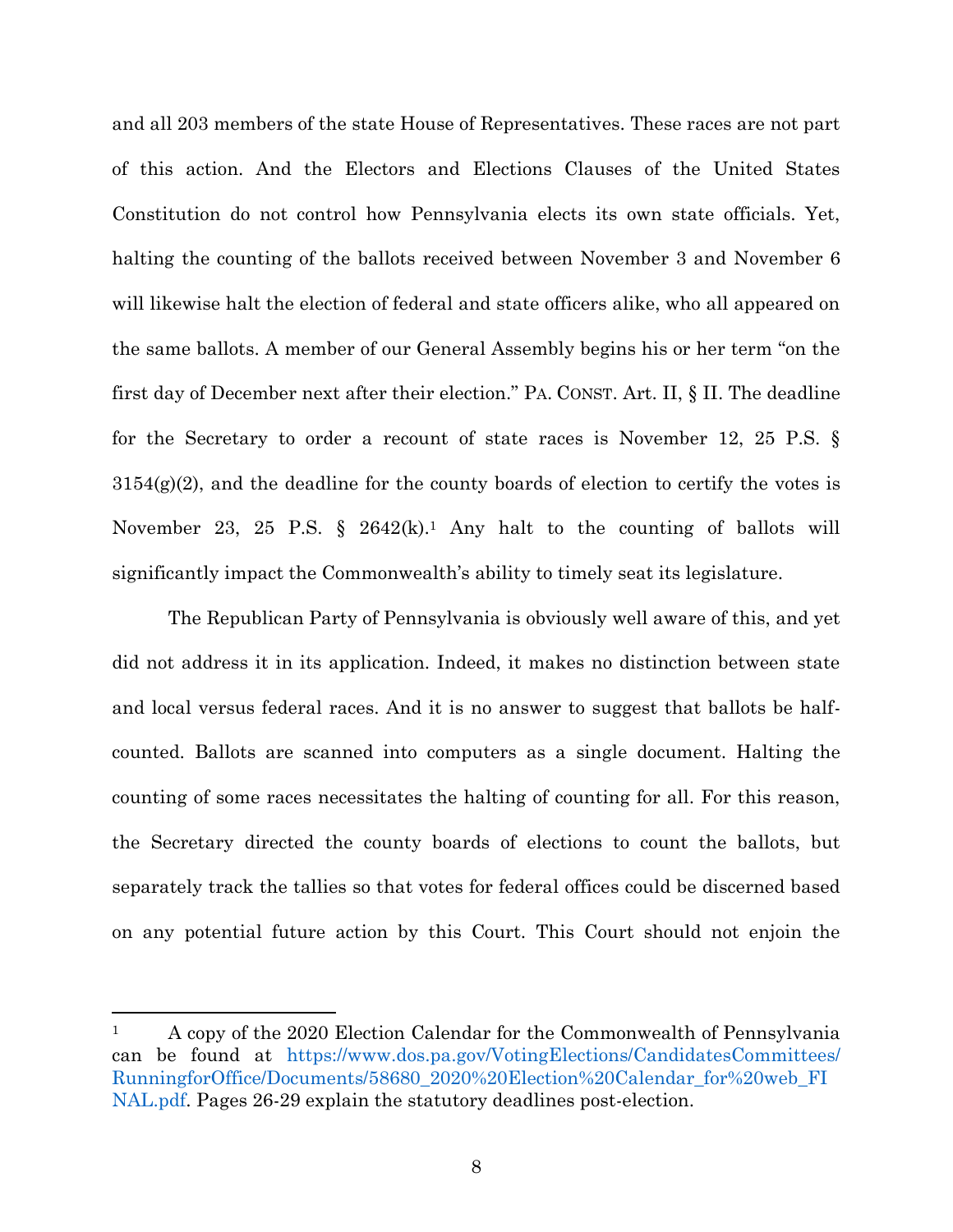counting of any ballots, and certainly should not enjoin the counting of votes for state offices, which are not part of this action.

## <span id="page-12-0"></span>**C. The Republican Party Failed to Establish That its Legal Rights are "Indisputably Clear."**

The Republican Party places heavy reliance on the fact that four justices of this Court dissented from their unsuccessful request for a stay as though this necessarily entitles it to an injunction. It does not.

Unlike a stay, an injunction "does not simply suspend judicial alteration of the status quo." Rather, an injunction grants "judicial intervention that was previously withheld." *Lux*, 561 U.S. 1307. As such, an injunction "demands a significantly higher justification" than that required for a stay. *Ibid.* (quoting *Ohio Citizens for Responsible Energy*, *Inc., supra*). Thus, this power is to be used "sparingly and only in the most critical and exigent circumstances." *Ohio Citizens for Responsible Energy*, 479 U.S. at 1313; *see also* Sup. Ct. R. 20.1 (issuance of an extraordinary writ under the All Writs Act "is not a matter of right, but of discretion sparingly exercised").

The Republican Party does not cite this Court's well-established injunction standard anywhere in its filing. The Republican Party's failure in this regard is, by itself, a sufficient basis for denying the requested relief. *See e.g.*, *Ohio Citizens*, 479 U.S. at 1312 (Scalia, J., in chambers) (summarily dismissing injunction request where applicant failed to address "the particular requirements for its issuance"). Moreover, even if the Republican Party had referenced the correct requirements for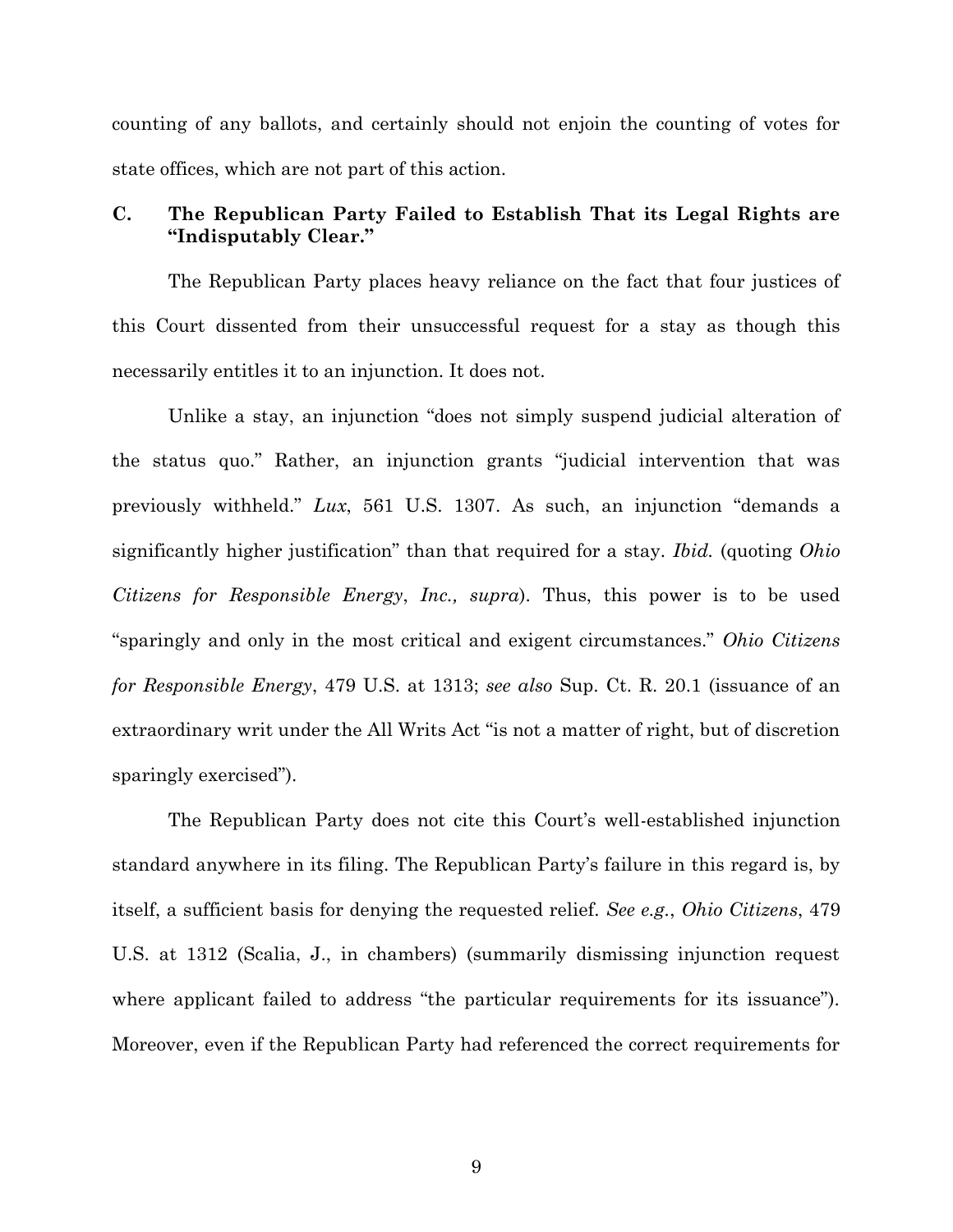issuance of an injunction, it cannot satisfy the demanding standard for that extraordinary and rarely granted form of relief.

Contrary to the Republican Party's contention, *AIRC*, not Chief Justice Rehnquist's concurrence in *Bush v. Gore,* 531 U.S. 98, 111 (2000), controls here. *See Democratic Nat'l Comm. v. Wisc. State Legislature*, No. 20A66, \_\_ U.S. \_\_, 2020 WL 6275871, \*1 (2020) (C.J., Roberts, concurring in denial of stay) (allowing the modification of election rules in Pennsylvania because it "implicated the authority of state courts to apply their own constitutions to election regulations").<sup>2</sup> In *AIRC*, this Court held that a state legislature must enact regulations governing federal elections in accord with its state constitution. *AIRC*, 576 U.S. at 817-18; *see also League of Women Voters v. Commonwealth*, 178 A.3d 737, 811 (Pa. 2018) (rejecting as "radical" state legislators' argument that Elections Clause "nullifie[s]" the Pennsylvania Constitution with respect to congressional reapportionment), *stay denied Turzai v. League of Women Voters*, 17A909 (U.S. 2018), *certiorari denied Turzai v. Brandt*, 17-1700 (U.S. 2018). When the state legislature "contravenes the state constitution, it is not acting as the legitimate legislative body \* \* \* and thus [it is] not entitled to Article II protection." Vikram Amar & Alan Brownstein, *Bush v. Gore and Article II: Pressured Judgment Makes Dubious Law*, The Federal Lawyer, Mar./Apr. 2001, Vol. 48, No. 3 at 31. Otherwise, state legislatures could enact laws without regard to their state constitutional restraints—for example, the

<sup>2</sup> *Bush v. Gore* did not involve the authority of state courts to apply their own constitutions to election regulations.